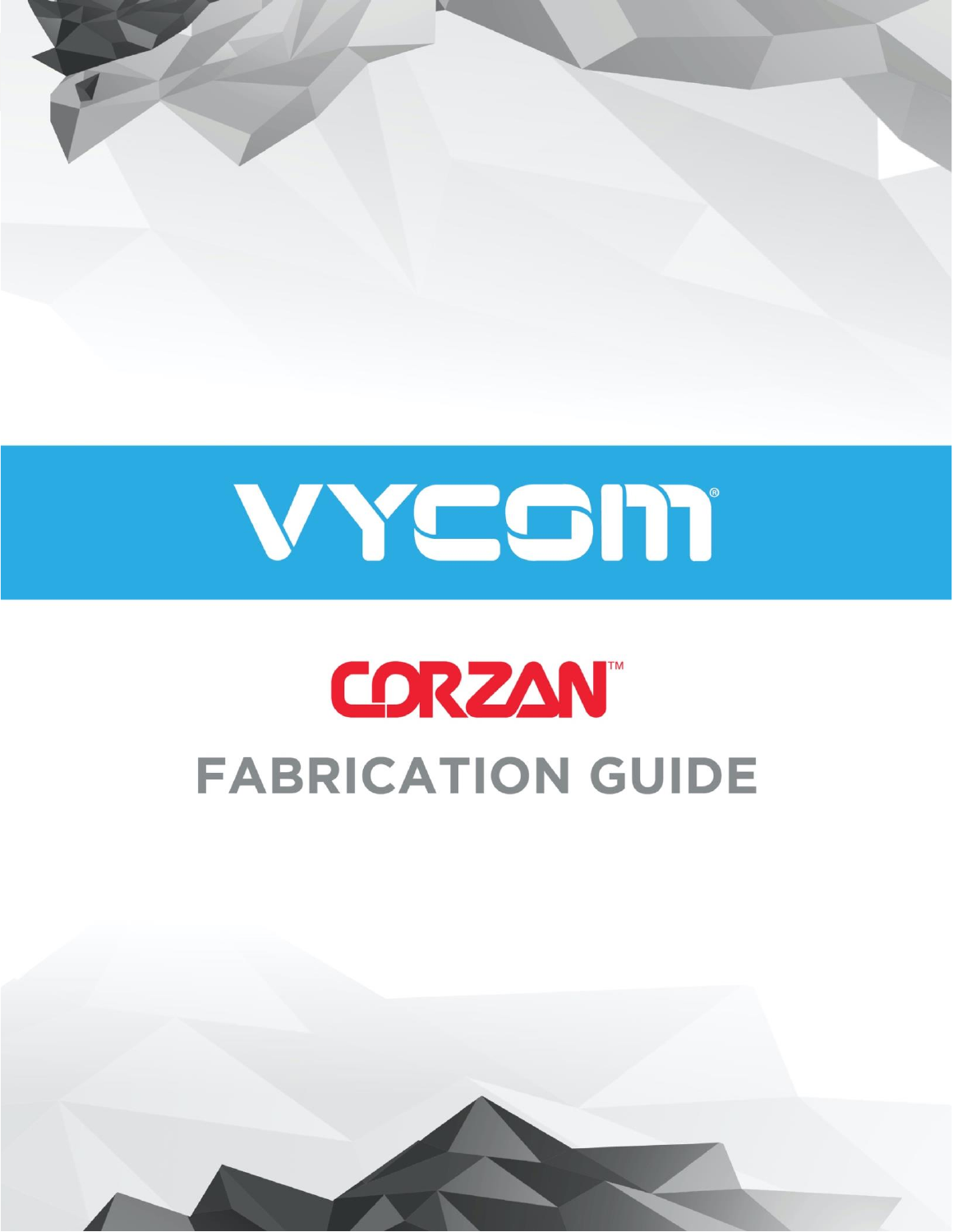



All information contained herein is accurate to the best of our knowledge and is provided without liability or commitment whatsoever. All recommendations or suggestions are made without guarantee, since the conditions of use are beyond our control. We recommend that you confirm product suitability and fitness-for-use by carrying out testing under the required environmental conditions.

Processing and finishing techniques are presented as "typical." Information contained herein is considered accurate to the best or our knowledge. It is offered for your consideration and investigation, and is not to be construed as a representation or warranty, expressed or implied, for which Vycom assumes any legal responsibility. Our warranties are limited to those expressly stated in the written contracts or in our standard terms and conditions of sale. As conditions and methods of use vary and are beyond our control, Vycom disclaims any liability incurred as a result of the use of its products in accordance with the data contained on our physical properties charts or in our manual. No information herein shall be construed as a license to operate under, an offer of indemnity for infringement or as a recommendation to use the products in such a manner as to infringe any patent or other intellectual property, domestics or foreign.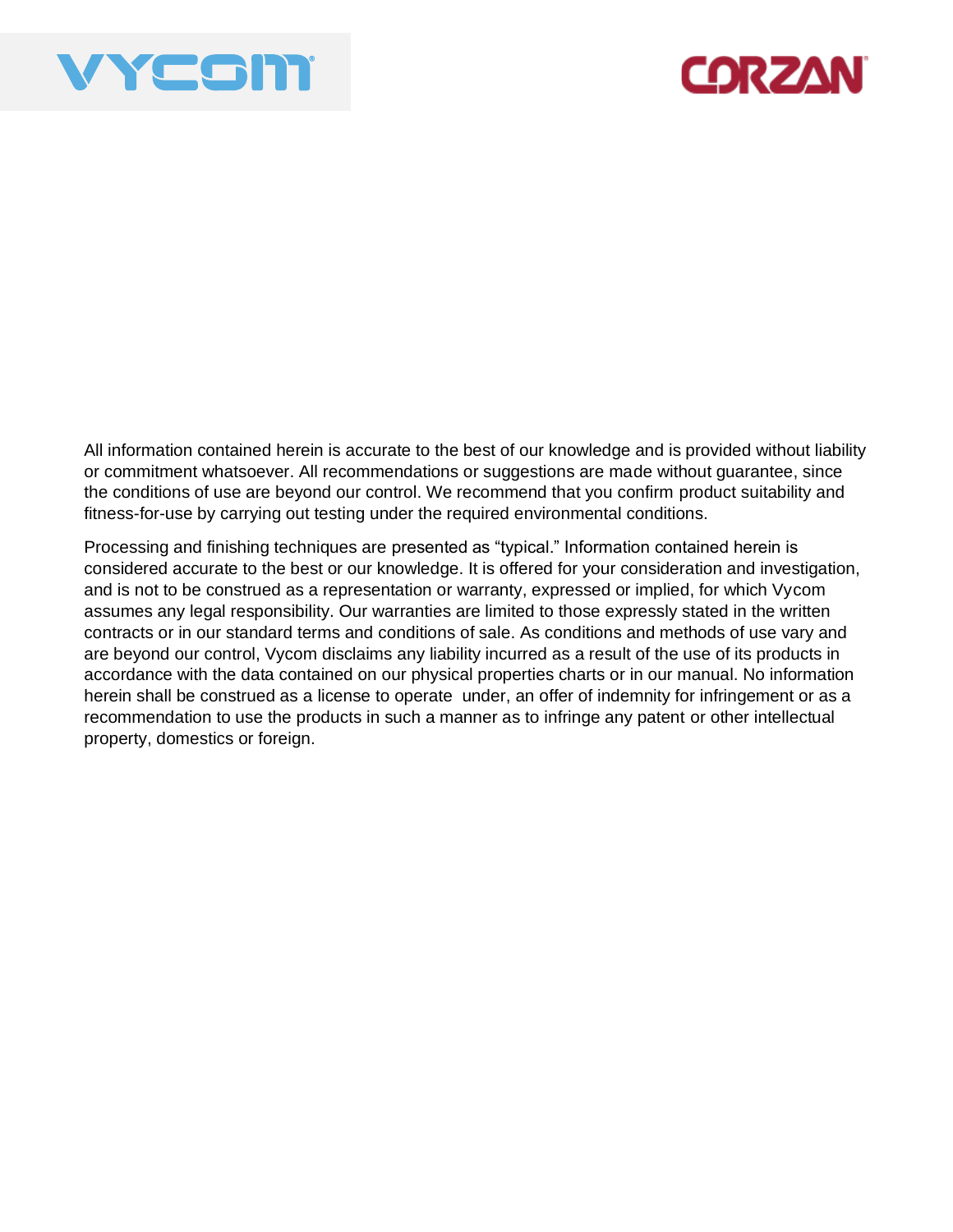



## **CORZAN® ADVANTAGES**

Some of the outstanding features of Corzan® CPVC products include:

- High temperature capabilities
- Excellent chemical resistance to a wide range of highly corrosive liquid and vapor environments
- Resistance to galvanic corrosion
- Low heat transfer
- Good electrical insulation properties
- Lighter weight for ease of installation

In addition to [pipe,](https://www.corzan.com/en-us/piping-systems?hsLang=en-us) fittings, valves, pumps, tower packing, and other fluid handling product which are manufactured from CPVC, sheet an[d](https://www.corzan.com/en-us/ducting?hsLang=en-us) [duct](https://www.corzan.com/en-us/ducting?hsLang=en-us) products are also available. Specialized parts such as tanks and tank linings, as well as ventilation and vapor scrubbing equipment, can be fabricated. Corzan Industrial Systems components can be fabricated using the most common thermoplastic fabrication techniques.

### **THE PRINCIPLE OF THERMOPLASTIC WELDING**

In order to weld thermoplastics, the material must be heated to reach its melt state. The pieces to be welded must then be pressed together with the proper amount of pressure over a given period of time. The combination of heat and pressure will allow the surface molecules of the parts to interlock, fusing the parts together.

Corzan Industrial Systems components are welded through two primary processes:

- [High Speed](https://www.corzan.com/en-us/sheet-and-lining/high-speed-hot-air-welding?hsLang=en-us) [Hot Gas Welding](https://www.corzan.com/en-us/sheet-and-lining/high-speed-hot-air-welding?hsLang=en-us)
- [Hot Plate Butt Welding](https://www.corzan.com/en-us/sheet-and-lining/hot-plate-butt-welding?hsLang=en-us)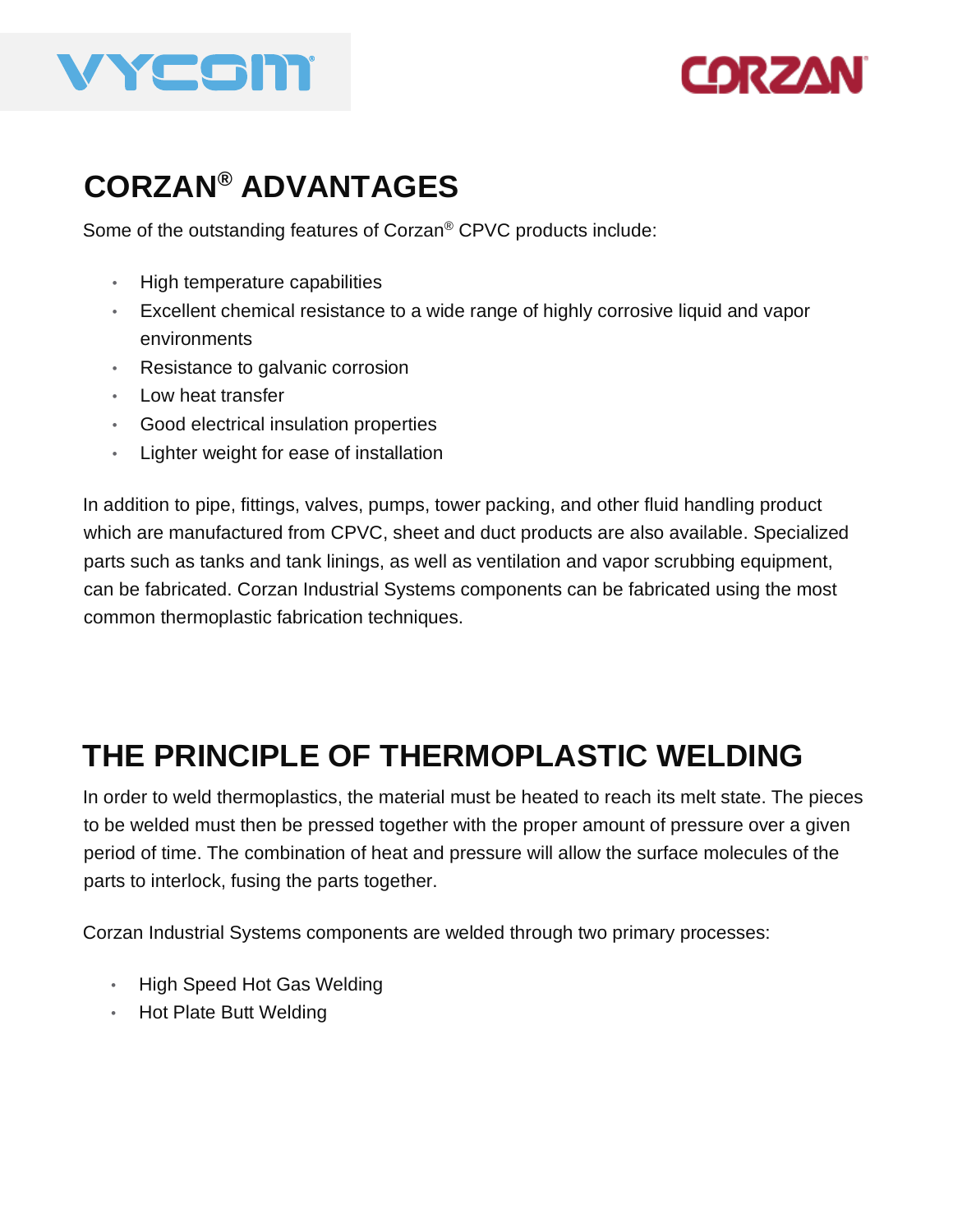



## **WELDING CORZAN® SHEET AND PIPE**

It is possible to weld sheet an[d](https://www.corzan.com/en-us/piping-systems?hsLang=en-us) [pipe](https://www.corzan.com/en-us/piping-systems?hsLang=en-us) together. However, it is important to remember that the sheet and pipe will heat differently when welded at different speeds. As a result, it will appear that the adhesion to the pipe is not as good as it is to the sheet.

Follow these recommendations to ensure a successful bond:

- 1. Solvent wipe the surface to be welded prior to heating using acetone. This will help to etch the surface to be welded.
- 2. Preheat the pipe surface to be welded, in addition to the area where the tack welding to be performed.
- 3. Use a thicker welding rod (i.e. 4 mm). This will require a longer heating time.

## **HIGH SPEED HOT AIR WELDING**

Corzan<sup>®</sup> system components can be hot air welded to give approximately 80% of the tensile strength of solid sheet. Actual performance will depend upon the equipment used, the welding conditions employed, and the individual technique of the person doing the welding. As a result, the recommendations given on this page are intended to be general guidelines and do not guarantee actual performance.

#### **The Essentials of Hot Air Welding Corzan CPVC**

- Availability of clean, dry air
- Accurate temperature control of welding equipment
- Beveled edges on base material
- Prepare by buffing or scraping welding surface and rod
- Ensure both base material and rod are Corzan CPVC
- Ideal rod diameter: 1/8 5/32-in.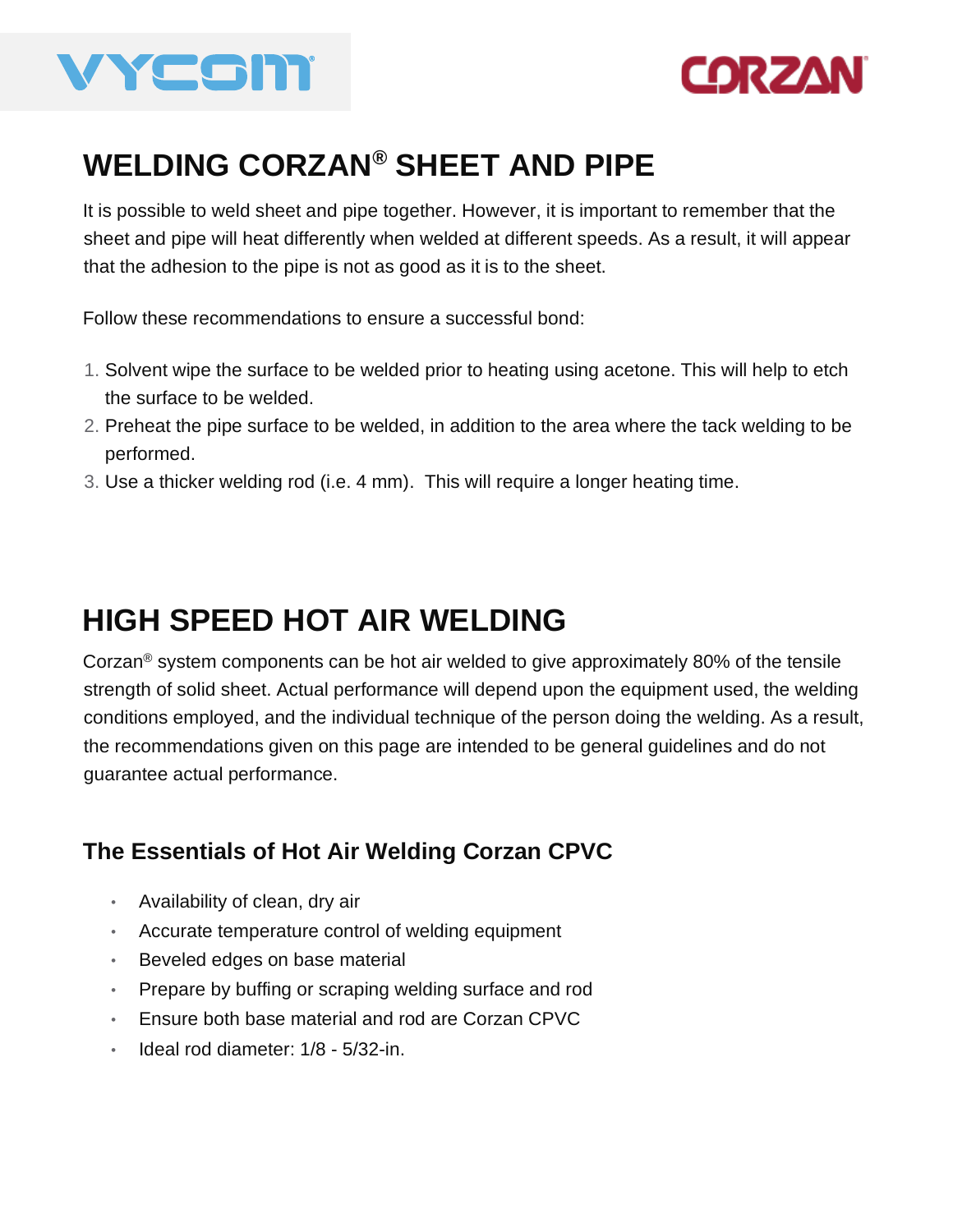



- Optimum temperature range:
	- 710-800°F (375-425°C) Dial Selected
	- 680-770°F (360-410°C) Measured and adjusted 3/16-in. (5mm) inside main opening of welding tip.
- Optimum air flow: 40-60 lpm

#### **EQUIPMENT**

When thermoplastics are being welded, the quality of the air used as the heat transfer medium is a critical factor in the overall quality of the weld.

High-speed hot air welding requires the use of air that is supplied at low pressure and high volume and is free of oil and moisture. Common shop compressors generally do not supply air of adequate quality for use in high-speed hot air welding. Many manufacturers of hot air welding equipment also have blowers available that are specifically designed for this purpose.

When Corzan system components are being welded, the accuracy of the temperature controlling equipment is equally as important. The optimum temperature range for welding Corzan system components is typically slightly narrower than for other thermoplastics, such as polyolefins. The quality of the weld produced is therefore dependent on having an optimum and consistent temperature at the welding tip.

Welding equipment used with Corzan system components preferably should control the temperature by regulating power to the heating element rather than by varying the air flow. The ideal temperature control arrangement for welding Corzan system components should incorporate closed loop controls which hold the temperature constant even when air flow or supply voltages fluctuate.

A high-speed welding tip is designed to perform three functions:

- Preheating the base material
- Guiding and preheating the welding rod
- Applying pressure to the weld area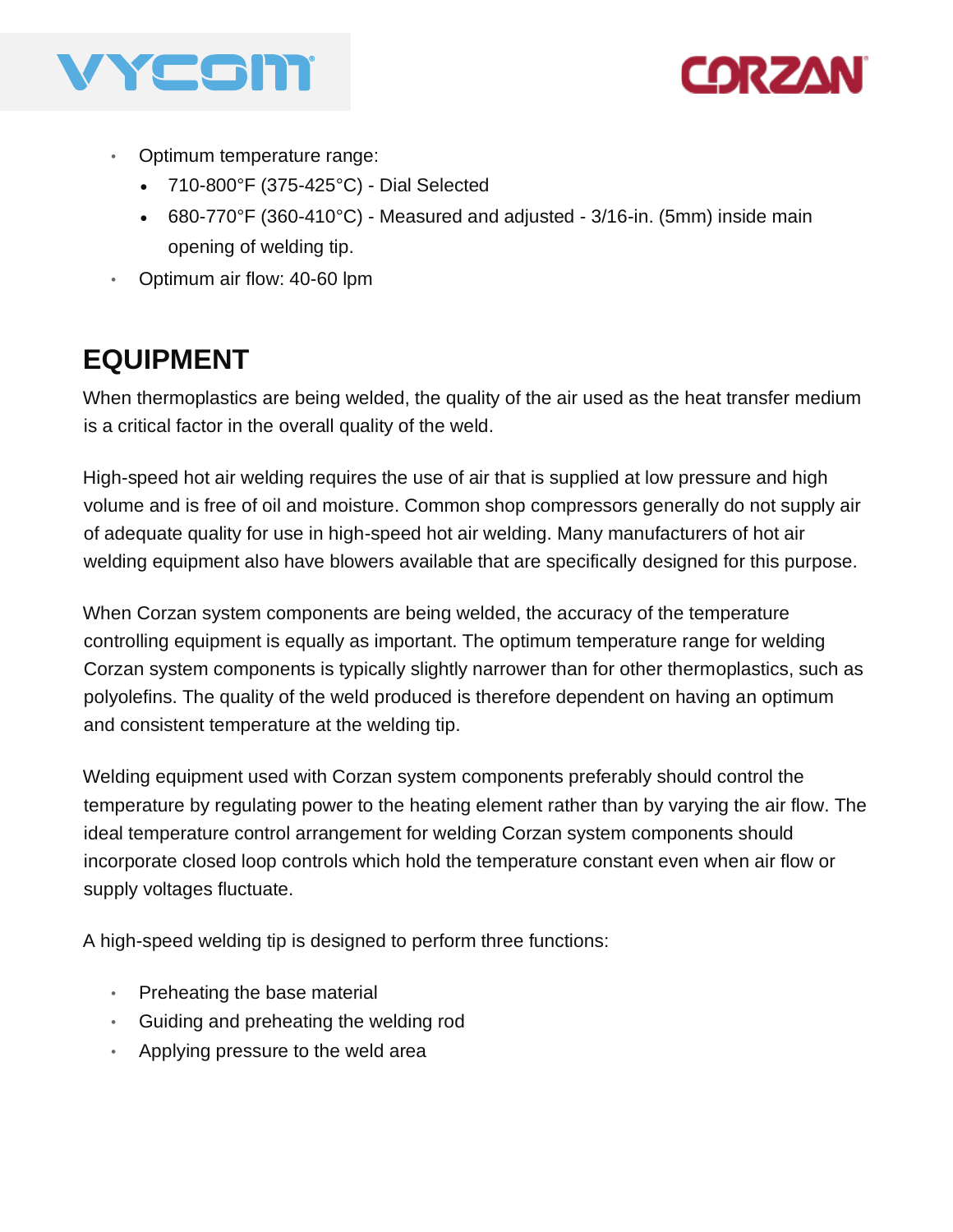



#### **MATERIAL PREPARATION**

The ends of the pieces of material to be joined must be beveled to produce the highest quality weld. The bevel may be produced with an adjustable saw, router, or other suitable tool. The angle between the bevels of the two pieces to be joined should be between 60 and 70°, except when one piece is joined perpendicularly to another, in which case, the angle is reduced to 45°.

For optimum performance, the parts to be assembled must be very clean. To remove surface residue, slight grinding or scraping with a sharp blade at the area to be welded and the weld rod is strongly recommended. Acetone is the only solvent that is suitable for use to clean the area to be welded. Other solvents may have potentially negative effects on Corzan CPVC.

If the joint will not be tacked prior to welding, it is recommended to leave a gap of 0.5 to 1 mm wide between the two pieces to be joined so that the welding material may penetrate to the root of the bevel and overflow slightly on the other side. If the parts will first be tacked, they should be butted together with no gap. The parts to be joined should be mounted firmly in place with appropriate clamps as necessary.

#### **WELDING ROD SELECTION**

When Corzan CPVC parts are being joined, the welding rod selected should also be produced from Corzan CPVC. Triangular rod may be used where the appearance of the joint is the most important factor, but round welding rod should be used when structural integrity is more critical.

While welding rod is commonly available in sizes up to 1/4 in. (6 mm) in diameter, the strongest joints are obtained by using rod in smaller diameters with multiple beads as necessary. In order to obtain the strongest weld with Corzan, it is recommended to use rod no larger than 5/32 in. (4 mm) in diameter.

It is important to match the diameter of the welding tip with the diameter of the rod selected. An oversized tip will negatively impact guidance and pressure applied to the rod and may also cut into the parts being welded.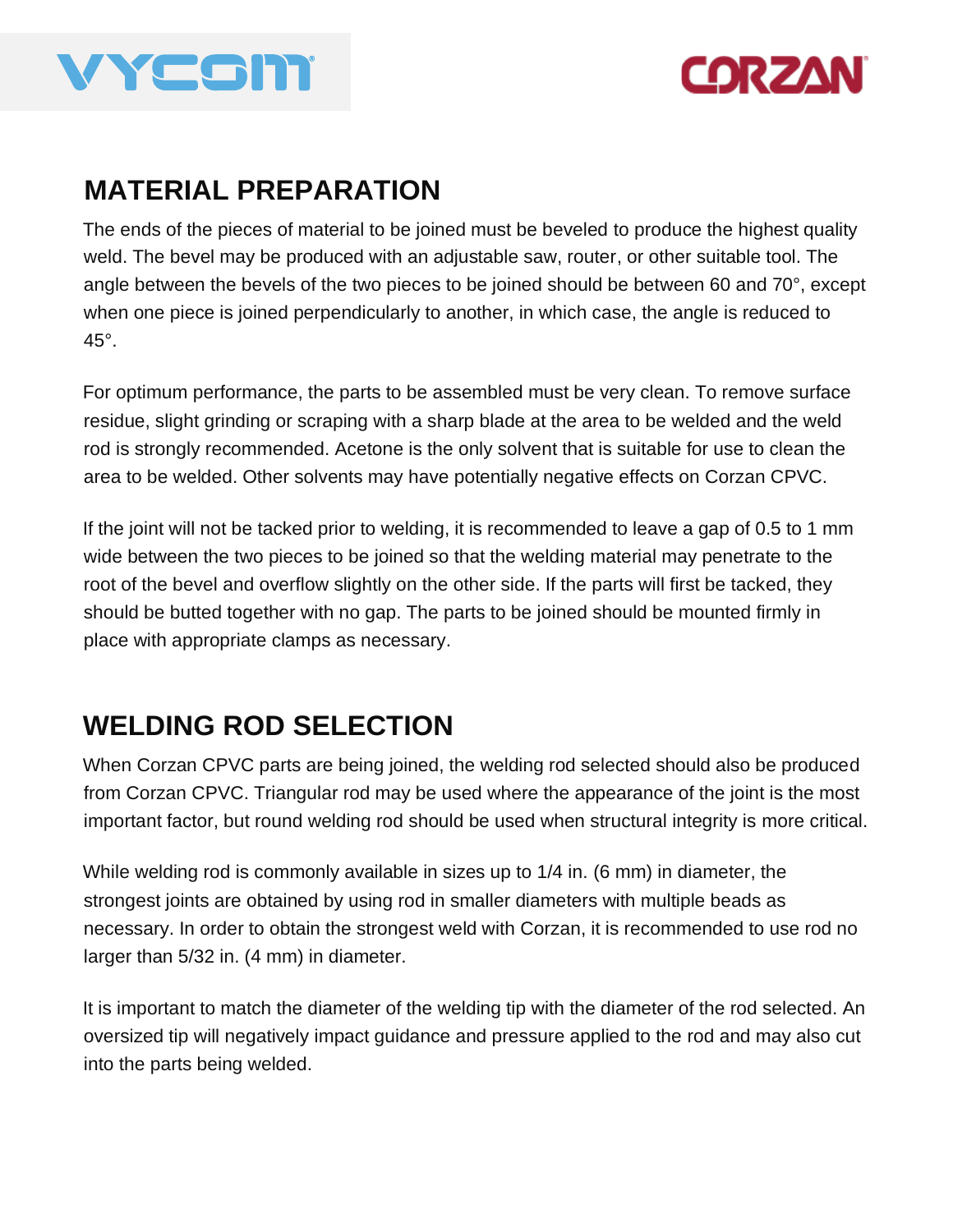



#### **TACK WELDING**

The first step in the process is tack welding. The objective is to put the parts in place, align them, and prevent any slippage of the material during the structural welding process.

Tacking is done with a pointed shoe tip. The operator should place the tacking tip directly on the material to be welded and draw it along the joint. Hot air from the welder softens the material, and pressure applied by the operator to the tip fuses the material together. Continuous or spot tack welding can be used as necessary. Larger structures or thick gauge materials may require additional clamping.

Any tank should be tack welded continuously to achieve a leak free connection. This prevents solutions from penetrating between the tank wall and the bottom in case of a problem with the filler weld.

#### **THE WELDING PROCESS**

The optimum temperature range for hot air welding of Corzan system components is dependent on the type of welding equipment being used and the way in which the temperature is measured.

If the welding torch incorporates closed-loop controls which maintain the temperature selected on a dial setting, the optimum range is typically 710 to 800°F (375 to 425°C). If the temperature cannot be directly selected on a dial setting, it must be measured by the operator and then adjusted by varying power to the heating element or regulating the air flow. The temperature should be measured with a pyrometer approximately 3/16 in. (5 mm) inside the main opening of the high-speed welding tip. When the temperature is controlled in this manner, the optimum temperature for welding Corzan system components is typically 680 to 770°F (360 to 410°C).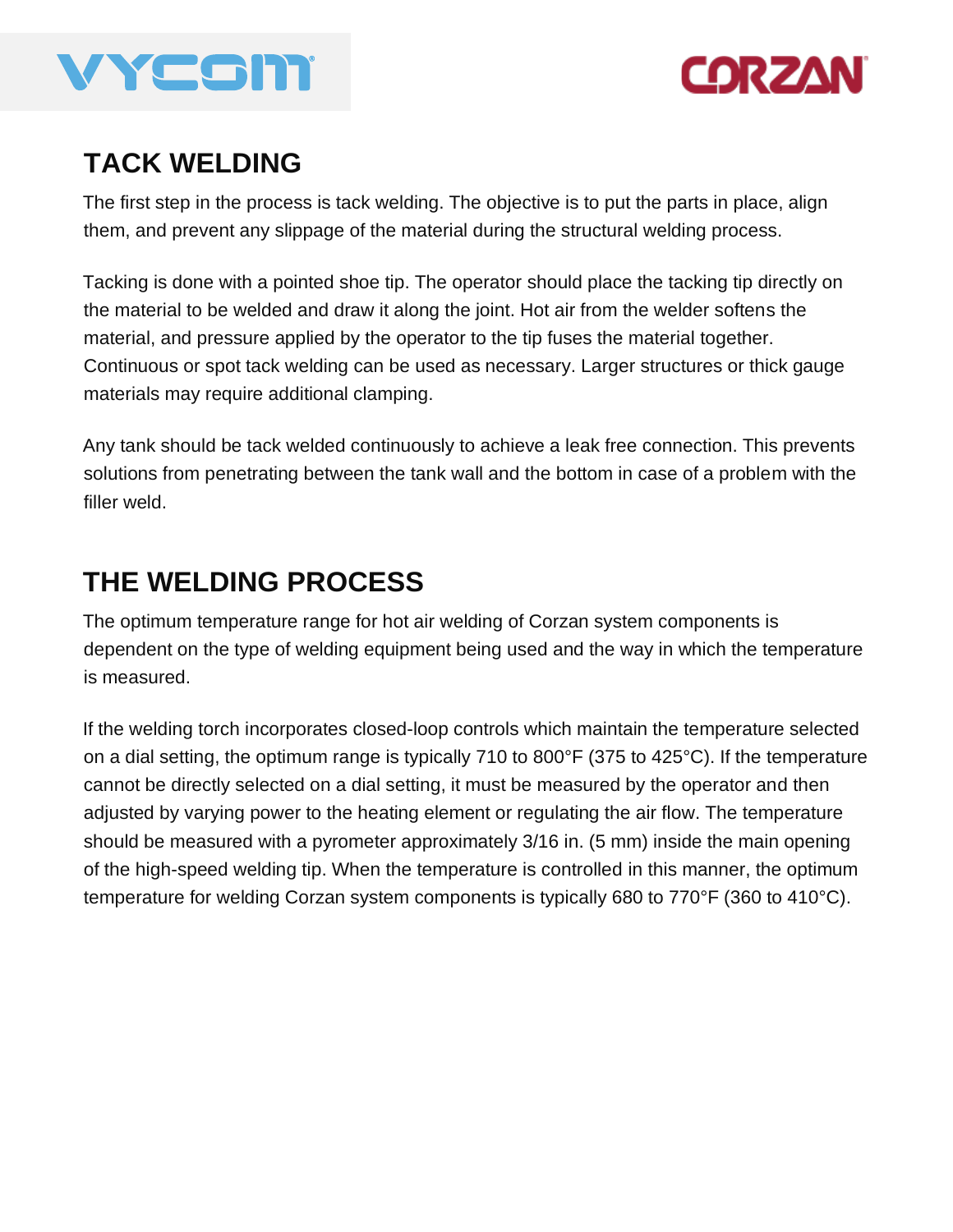



The actual temperature within the range that will produce the best weld will depend on several factors and must be adjusted accordingly. The list of variables includes, but is not limited to:

- Diameter of rod
- Brand of rod
- Speed of welding
- Ambient temperature

To make it easier to initiate welding, a sharp angle may be cut on the lead end of the welding rod. The welding rod should not be inserted into the high speed-welding tip until immediately before the operator is ready to begin welding. Otherwise, the rod may burn.

To begin welding, the operator should grasp the welding torch like a dagger, with the airline trailing away from the body or over the shoulder, so that the operator will be able to move quickly and smoothly once the process has begun.

Holding the welding tip approximately 8 cm above the area to be welded to prevent scorching the material before work begins, insert the welding rod into the preheating tube and then place the pointed tip of the shoe on the material at the starting point of the weld. Maintaining the welder at roughly a 45° angle, push the rod through the tip until it contacts the base material.

Continue to feed the rod with the other hand, using slight pressure. If the rod is not guided, the welding rod will stretch fully apart. The weight of the welder is the only pressure needed as the weld is pulled along the joint.

As welding progresses, visual inspection of the weld may indicate its quality. Browned or charred edges occur when the welder is moving too slowly and/or overheating. If the rod has been softened too much by overheating, it will stretch and break or flatten out. Once welding begins, it must be continued at a relatively constant rate of speed. The welding torch must not be held still or burning will result.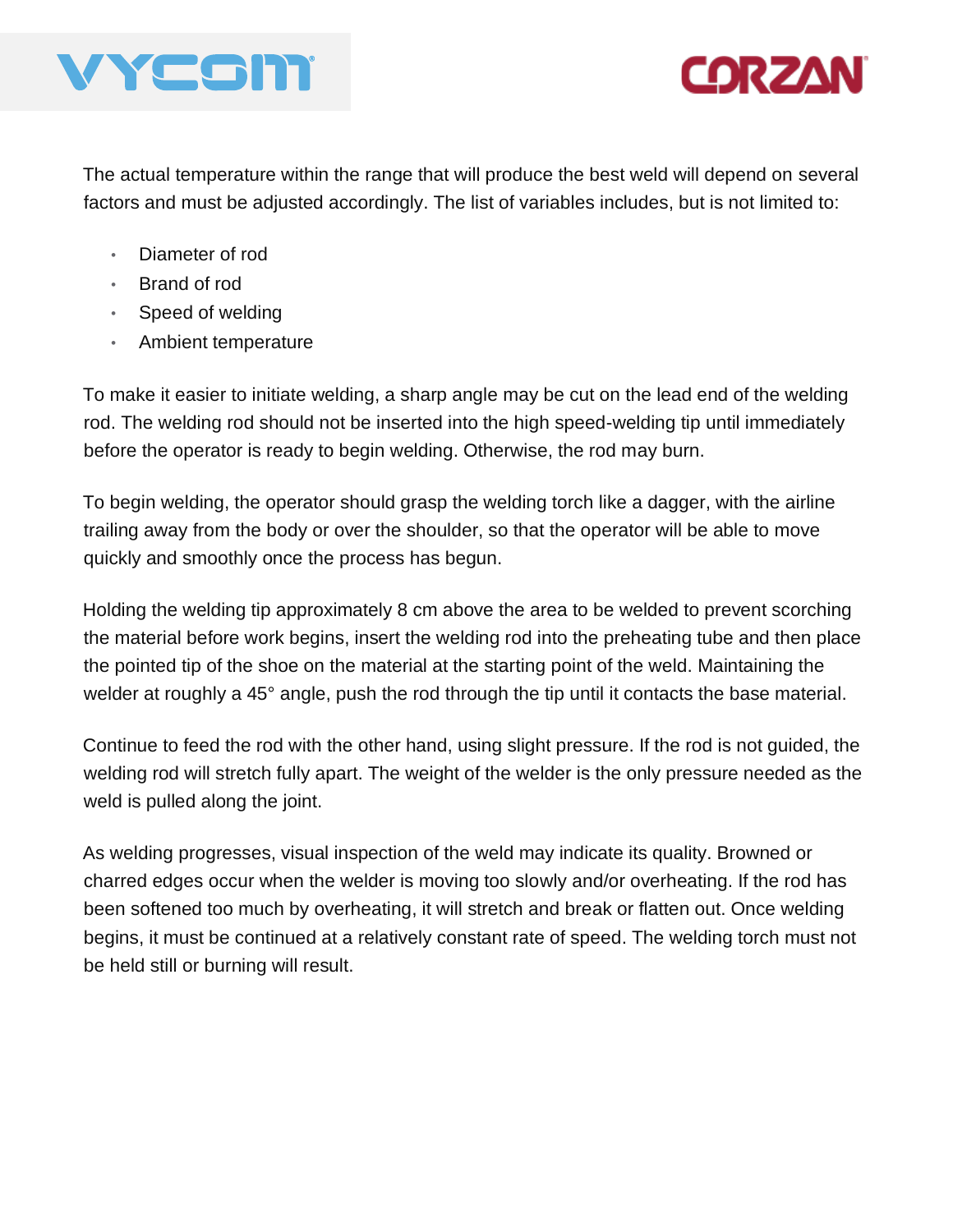



To stop welding before the rod is used up, the operator should tilt the welder backward, cut the rod off with the tip of the shoe and immediately remove the remaining rod from the welding tip. Welding may also be terminated by pulling the welder tip up over the remaining rod and cutting the rod. For best results, the welding tip should be cleaned occasionally with a wire brush. Multiple beads should be applied as necessary until the joint is completely filled, as specified in Figure 1.

If the joint to be welded is a double V or a double half V joint, the best results are obtained if layers of beads are put down alternately on opposite sides of the joint. The following table presents recommendations for bead lay-up for different material thicknesses and joint configurations.



#### **Recommendations for Bead Lay Up**

**Figure 1.**

#### **HEAT STRESS PROBLEMS**

During hot air welding, the material will expand as it is forced into position. When cooling, it will shrink back to its original volume. A welded sheet that is straight while still hot may become bent after cooling. Using a double V joint is one way to avoid this problem.

### **WELD FACTOR**

When properly hot air welded, Corzan CPVC sheet can be expected to perform to approximately 80% of its nominal tensile strength.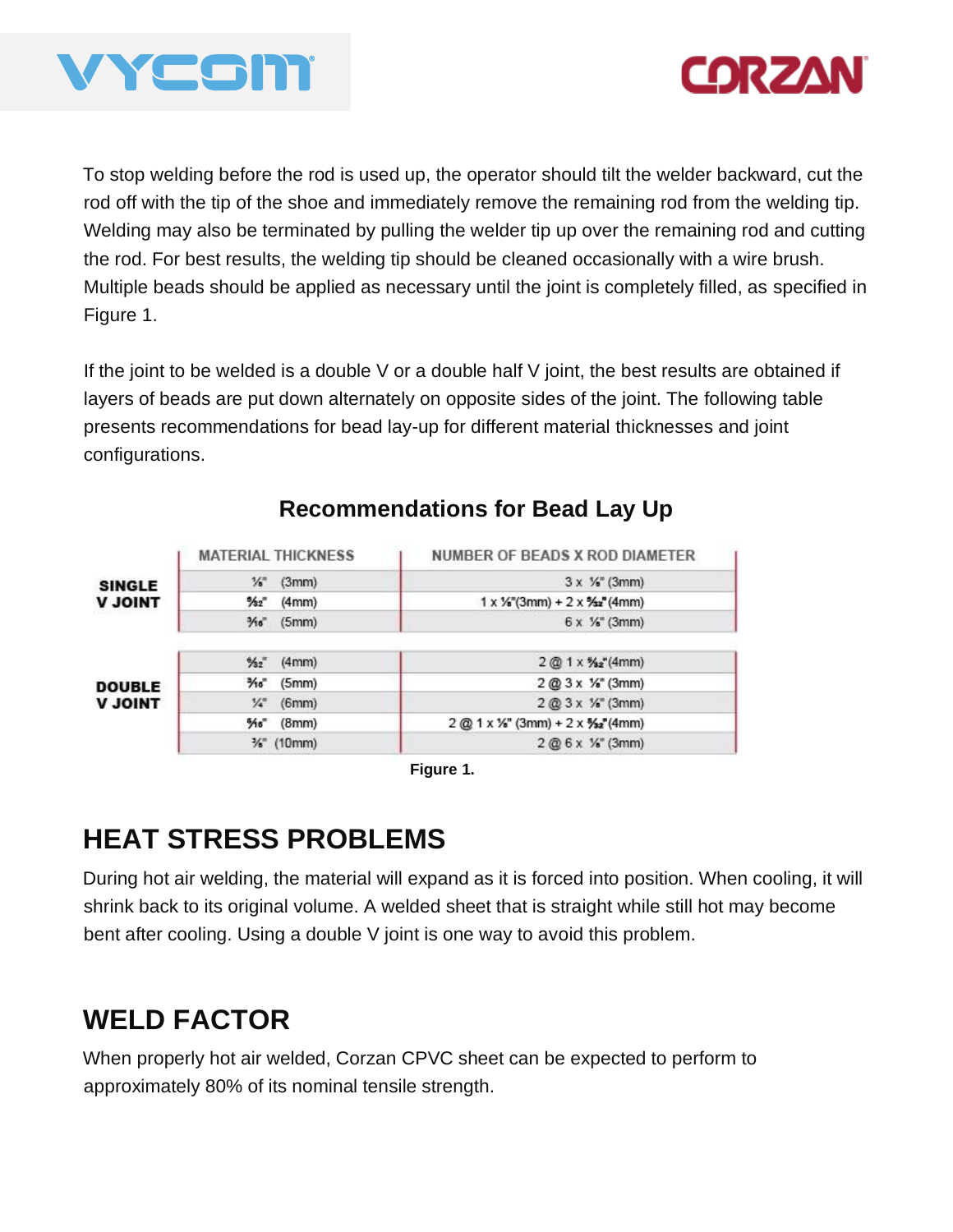



#### **TYPICAL WELDED JOINT CONFIGURATION**

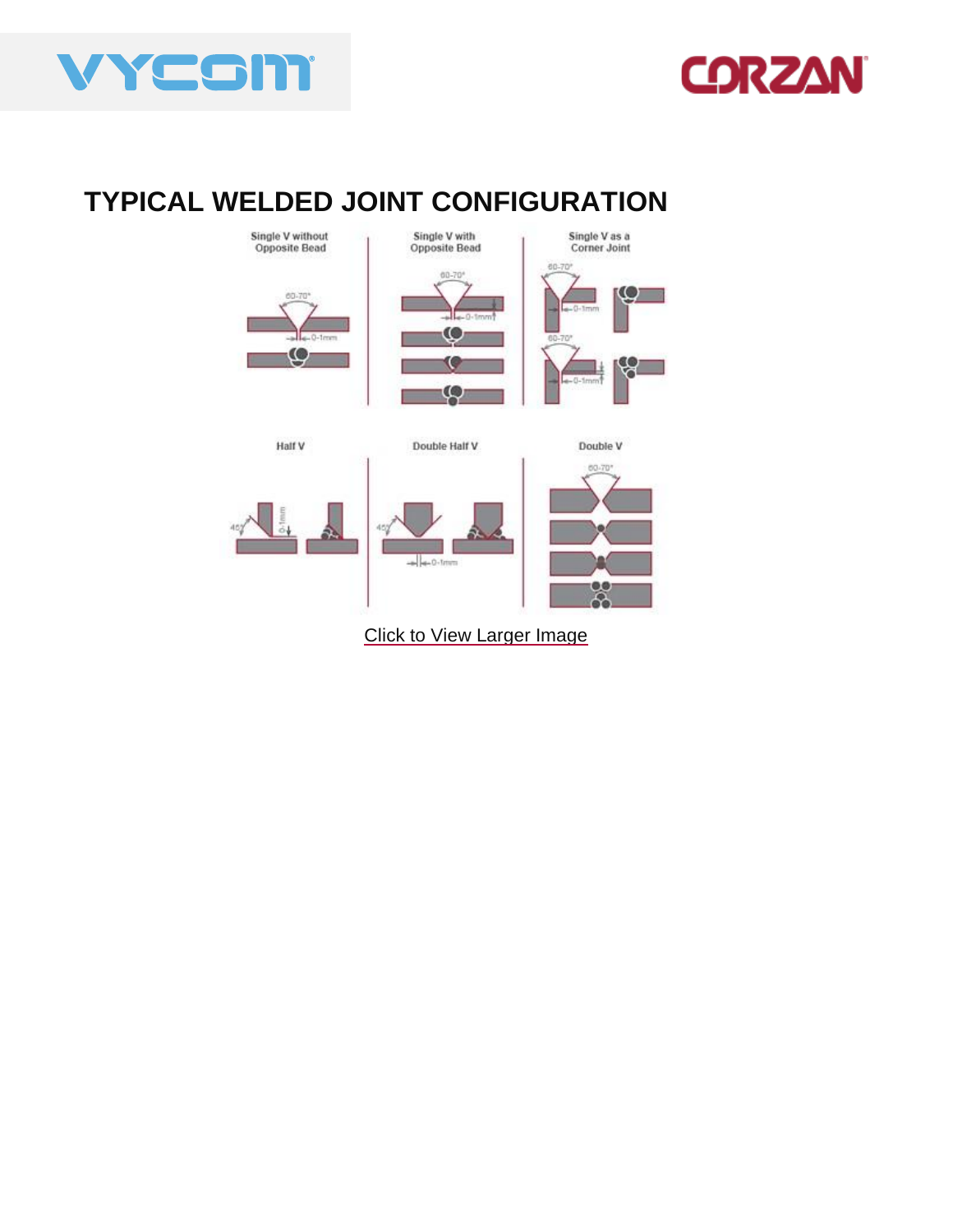



## **HOT PLATE (BUTT) WELDING**

Butt welding of thermoplastics involves holding two pieces of the material with defined, constant pressure against a heated plate element until the material melts. The two pieces are then brought together quickly and held so that they fuse into one piece.

Some of the most common uses for butt welding are to join:

- Two pieces of flat sheet
- Both ends of a rolled or bent sheet to form a round or rectangular shape
- Segments of pipe together to form fabricated fittings.

The following recommendations are based primarily on working with sheet but could be modified by an experienced welder for pipe.

#### **The Essentials of Hot Plate (Butt) Welding Corzan® CPVC**

The following are essential aspects and numbers to know when hot plate or butt welding Corzan® CPVC:

- Use a PTFE (Polytetrafluoroethylene)-coated heating element
- Accurately control the temperature
- Changeover time: less than 3 seconds
- Optimum temperature: 440 to 445°F (225 to 230°C)
- Optimum melting pressure: 95 to 100 psi (65 to 70 N/cm2)
- Optimum heating pressure: 30 psi (20 N/cm2)
- Optimum welding pressure: 95 to 100 psi (65 to 70 N/cm2)
- Heating and welding / fusion times are dependent on material thickness (see tables)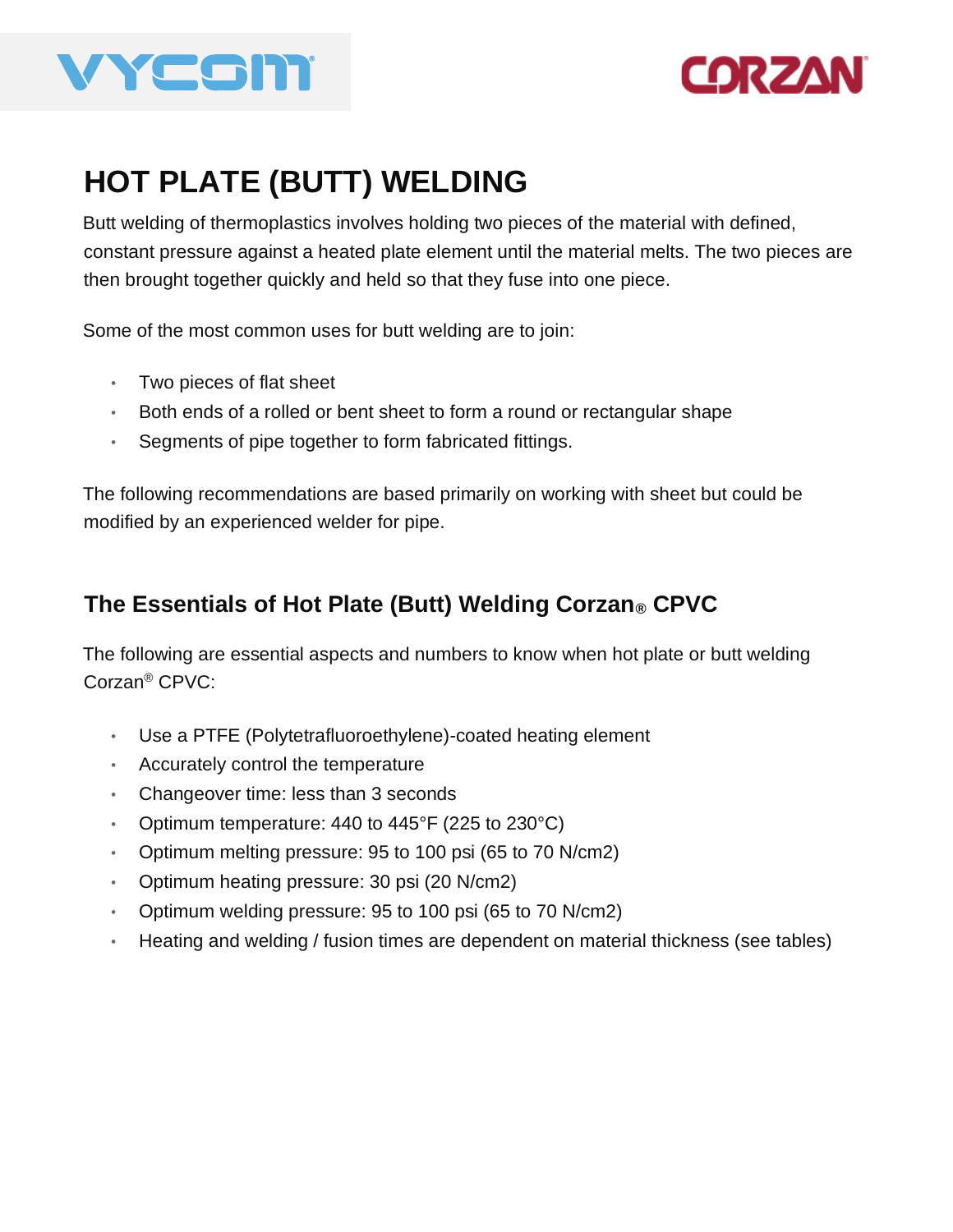



#### **EQUIPMENT**

The heating element should be PTFE-coated stainless steel to prevent sticking of the melted plastic to the element. The heating element should be kept very clean. If necessary, a clean cotton rag or paper towel can be used to wipe off any residue.

Controlling the temperature of the heating element is very important when Corzan CPVC sheet is butt welded. Butt welding of Corzan CPVC sheet should be performed in an area free of drafts to maintain the best temperature control environment possible.

The changeover time, during which the element is removed and the two pieces of heated plastic are pressed together to form the weld, should be as short as possible. Ideally, the changeover time should be no more than three seconds.

#### **MATERIAL PREPARATION**

The edges of the pieces of material to be welded should be as square as possible so that they will contact the heating element and each other evenly. Cutting debris and any oil or dirt should be removed from the welding area. The pieces to be welded should be clean and dry. Solvents should not be used to clean the surfaces to be welded.

#### **THE WELDING PROCESS**

The heating element should be set at the desired welding temperature. For Corzan CPVC sheet, the optimum temperature for butt welding is typically 437 to 446°F (225 to 230°C).

With a microprocessor-controlled machine, only the sheet thickness and length, as well as the melting / welding pressures have to be programmed. The machine will then make the necessary calculations with respect to time and pressure for the welding process.

With a non-microprocessor-controlled machine, the operator has to calculate the welding surface, then multiply the cross section with the optimum melting / fusing pressure and set the machine gauges accordingly. Here, as well, temperature and times must be manually adjusted.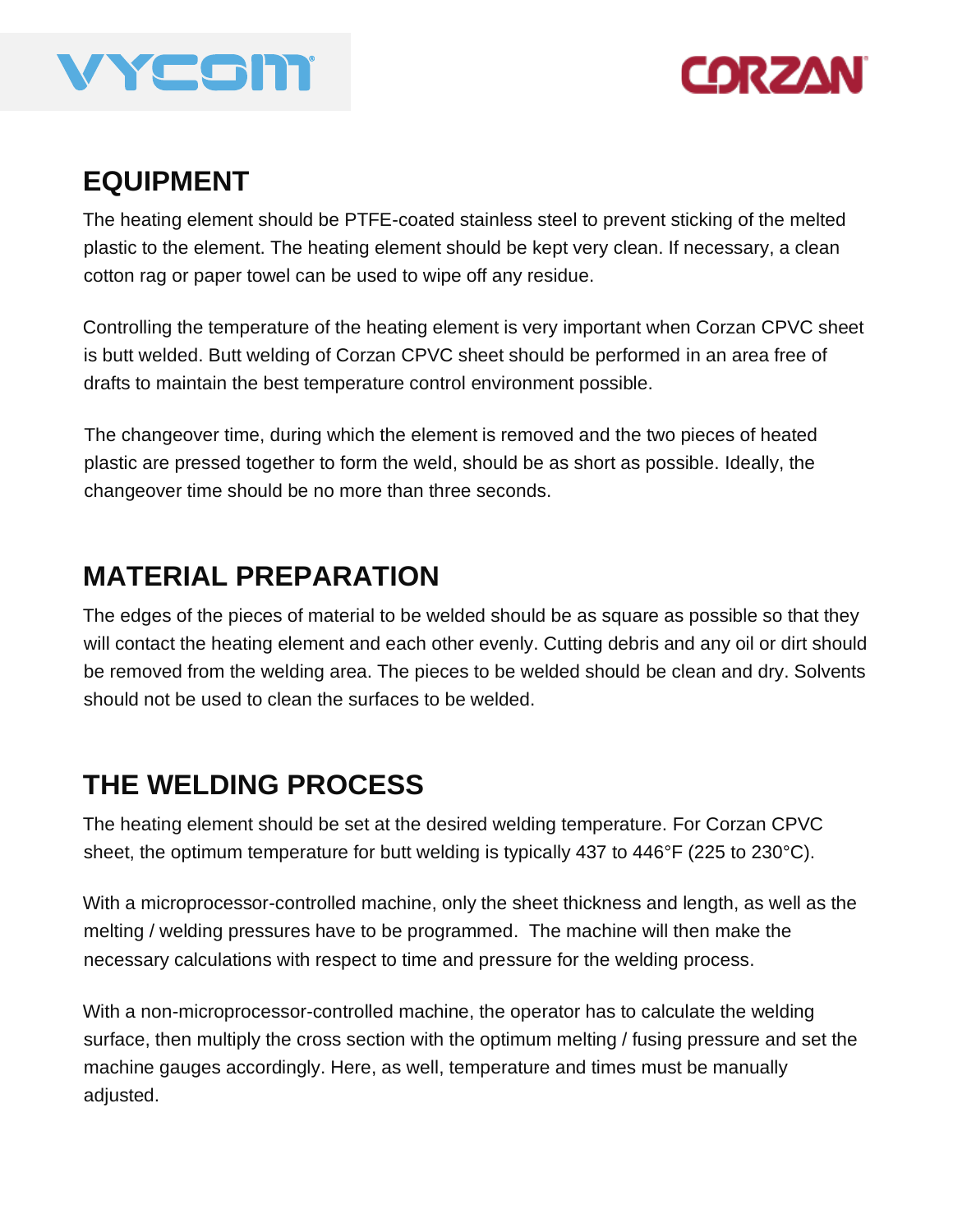



Once the machine is set up, the sheets are inserted on either side of the table tightly against the setting bar and clamped. The heating element should be brought into position and the pieces of material should be pressed against the heating plate with the desired melting pressure. The purpose for the higher-pressure melting time is to assure that the material makes solid contact with the heating element.

Once a bead has formed along the entire weld area, the pressure should be dropped to a nominal heating pressure. This pressure should be sufficient to hold the pieces against the element but prevent excessively large beads from forming. The goal is to heat up the fusion area without pushing molten material out of the weld zone.

With microprocessor-controlled machines, the melting time is preset and can be extended, stopped, or reprogrammed, depending on the accuracy of the cut. The better the cut, the shorter the melting time. The optimum heating pressure for butt welding Corzan CPVC is approximately 30 psi (20 N/cm2).

The time that the plastic should be held against the element under the heating pressure is dependent on the thickness of the sheet. Typical optimum heating times for CPVC sheet are shown in the following table.

| <b>THICKNESS</b><br>(in.) | <b>HEATING</b><br>TIME (sec.) |
|---------------------------|-------------------------------|
| $\frac{3}{16}$ "          | 75                            |
| $\frac{1}{4}$             | 90                            |
| $\frac{3}{8}$ "           | 120                           |
| $\frac{1}{2}$             | 150                           |

#### **Optimum Heating Time**

When the heating time is complete, the element should be removed, and the pieces brought together as quickly as possible. The optimum changeover time is less than three seconds. The pressure should then be brought to the desired level for fusion, which should be maintained for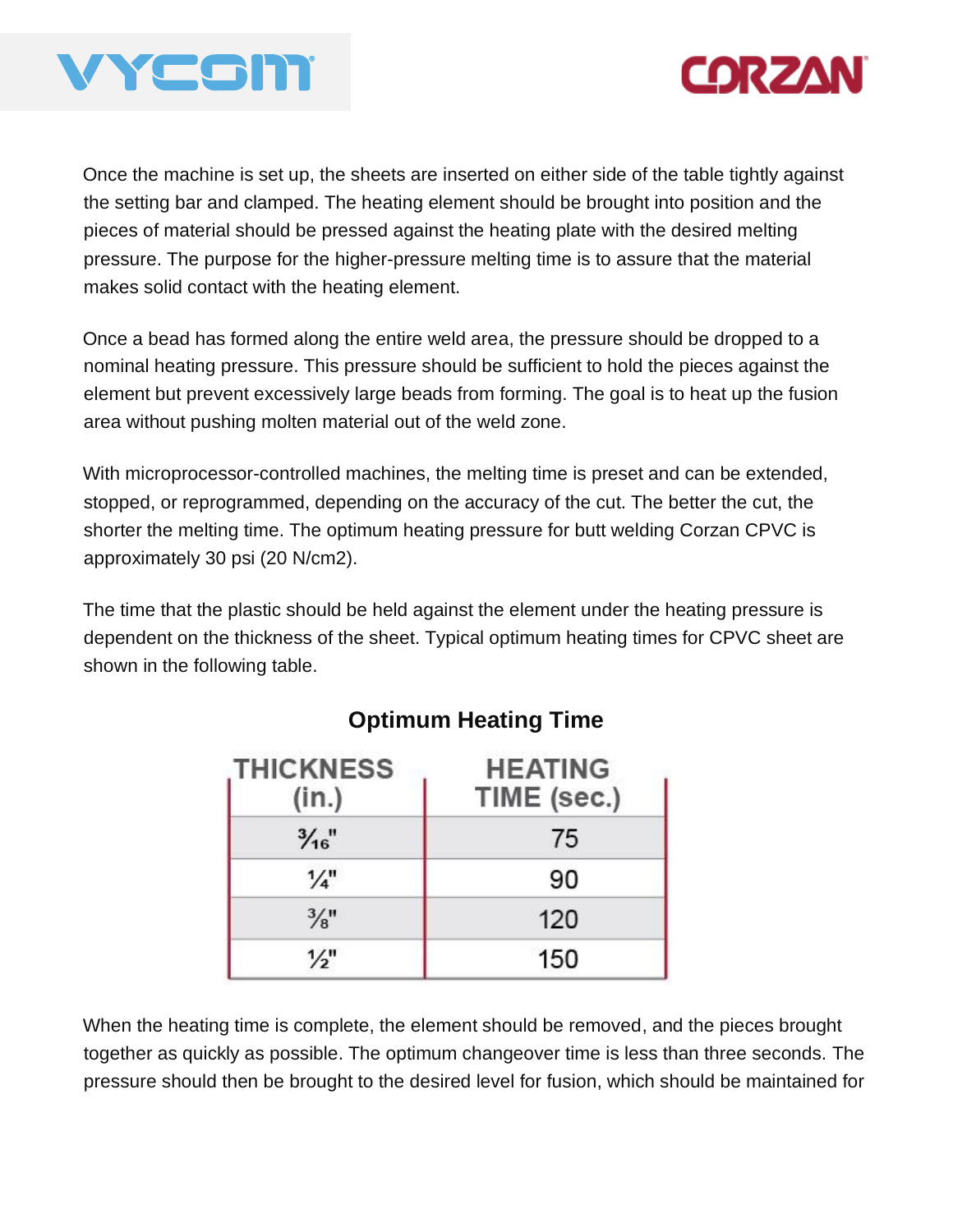



a period of time which is dependent on the thickness of the sheet. The optimum welding pressure for Corzan CPVC sheet is typically 95 to 100 psi (65 to 70 N/cm<sup>2</sup>).

The optimum fusion times for CPVC sheet are given in the following table.

| <b>THICKNESS</b><br>(in.) | <b>HEATING</b><br>TIME (min.) |
|---------------------------|-------------------------------|
| $\frac{3}{16}$            | 5                             |
| $\frac{1}{4}$             | 6                             |
| $\frac{3}{8}$ "           | 9                             |
| $\frac{1}{2}$             | 11                            |

#### **Optimum Fusion Times**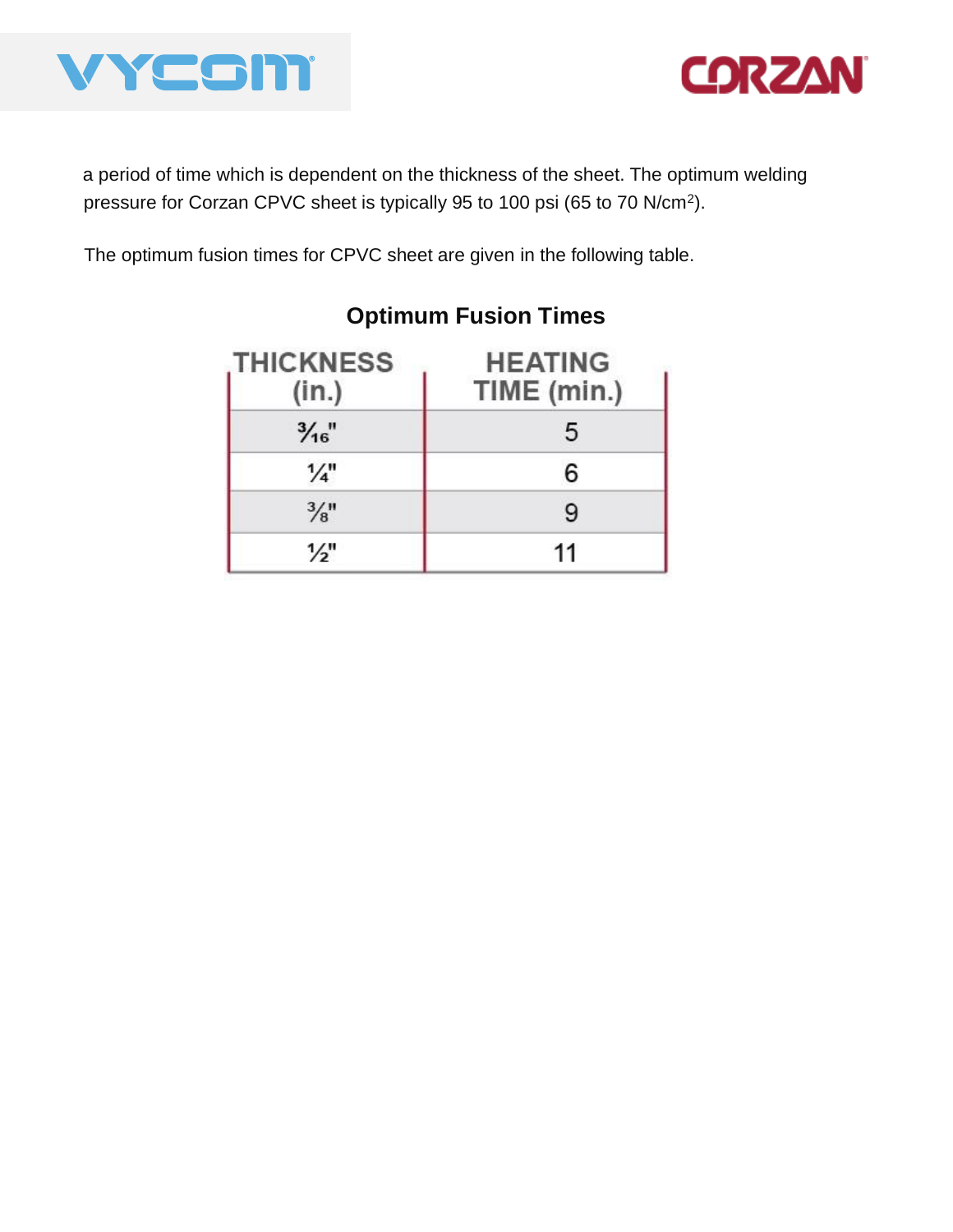



#### **THERMOPLASTICS WELDING KEY CODES, STANDARDS, AND GUIDELINES**

**DVS 2203-1, 2204-5, 2207-3, 2207-4, 2207-13** – The DVS (German Welding Society) guidelines are international standards referenced for plastic welding. With decades of research and testing, these guidelines provide the most detailed and comprehensive guide to thermoplastic welding. There are "Certified Welder" programs available according to DVS that are recognized internationally.

**AWS** – The AWS (American Welding Society) B2.4 is qualification document done through the employer to qualify their welding personnel. The B2.4 document references DVS guidelines. New edition to be published 2021.

**ASME RTP-1** – American Society of Mechanical Engineering, Reinforced Thermoset Plastics is standard for non-pressure vessels including thermoplastic lined vessels. Standard references AWS B2.4

**ASME NM.1** Standard for Thermoplastic Piping Systems issues by ASME to address thermoplastic materials.

**ASME NM.2** Standard on Glass-Fiber Reinforced Plastics issued by ASME to address standard production of FRP piping systems.

If you would like more information about Vycom's CORZAN® CPVC sheet including application case studies, please visit our website: <https://www.vycomplastics.com/product-families/corrtec/>